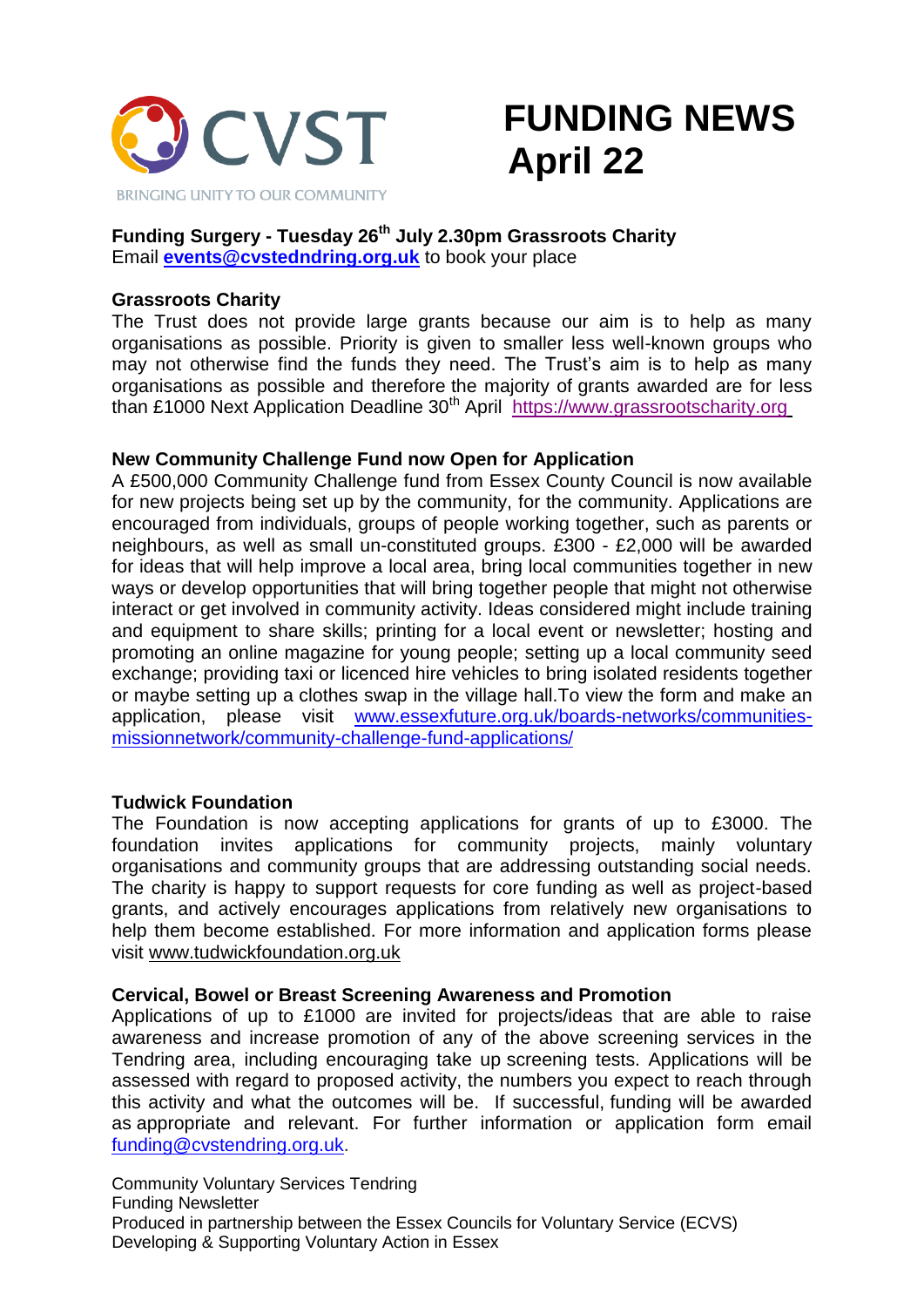# **Essex Community Foundation**

A range of other grants are available for voluntary and community organisations. We would welcome a conversation with you initially before you start an application. For more information and to apply for either of the above funding opportunities, please email [grants@essexcf.org.uk](http://grants@essexcf.org.uk/) Tel: 01245 356018. Alternatively, you can contact Fran Wright on 07783 717450 or email [fran@essexcf.org.uk](mailto:fran@essexcf.org.uk) <https://www.essexcommunityfoundation.org.uk/applying-for-support/>

# **Apply for free mobile connectivity to support your charity**

If you're a charity that needs support for digital inclusion programmes, you can apply for free Vodafone SIMs, each loaded with 20GB data plus unlimited calls and texts to be used over 6 months. You can use these however you like - for example, to help stay in touch with service users, or deliver training to people in need.

<https://www.vodafone.co.uk/mobile/everyone-connected/charities-connected>

# **Colchester Catalyst Charity**

The Charity are keen to look at projects addressing mental health needs, especially to support people affected by the pandemic. They aim to help relieve the sick and suffering by making a positive and ongoing contribution to the improvement of health care within the community of northeast Essex specifically where help is not available from statutory organisations. The over-riding concern of the Charity is to provide support where it will benefit the greatest number of people, principally by direct contributions to organisations for specific and welldefined projects including: therapeutic aids, equipment and building for medical or nursing care. If you would like to speak to Rodney about your project please contact [rodney.appleyard@colchestercatalyst.co.uk](mailto:rodney.appleyard@colchestercatalyst.co.uk) <http://www.colchestercatalyst.co.uk/applying-for-grants/>

# **National Lottery Heritage Fund**

Grants available from £3,000 to £5million under the National Lottery Grants for Heritage 2021-22 programme. Heritage can be anything from the past that you value and want to pass on to future generations. It includes nature, conservation, oral history, community heritage, museums, cultural traditions, maritime and [much](https://www.heritagefund.org.uk/funding/what-we-fund) more. For further details please go to <https://www.heritagefund.org.uk/funding>

# **Queen's Platinum Jubilee Activity Fund**

The £5 million pot is part of more than £22m of investment from the National Lottery in schemes across various sectors that'll celebrate Her Majesty's 70 years of service. We've launched a new £5 million fund to mark the Queen's Platinum Jubilee that aims to use sport and physical activity to bring communities together and tackle inequalities. Using money from the National Lottery, the fund will make awards of between £300 and £10,000 to community organisations in support of new projects providing opportunities to become more physically active. The funds could be used for things such as facility hire and coaching costs, or small capital improvements. <https://www.sportengland.org/news/queens-platinum-jubilee-activity-fund-launched>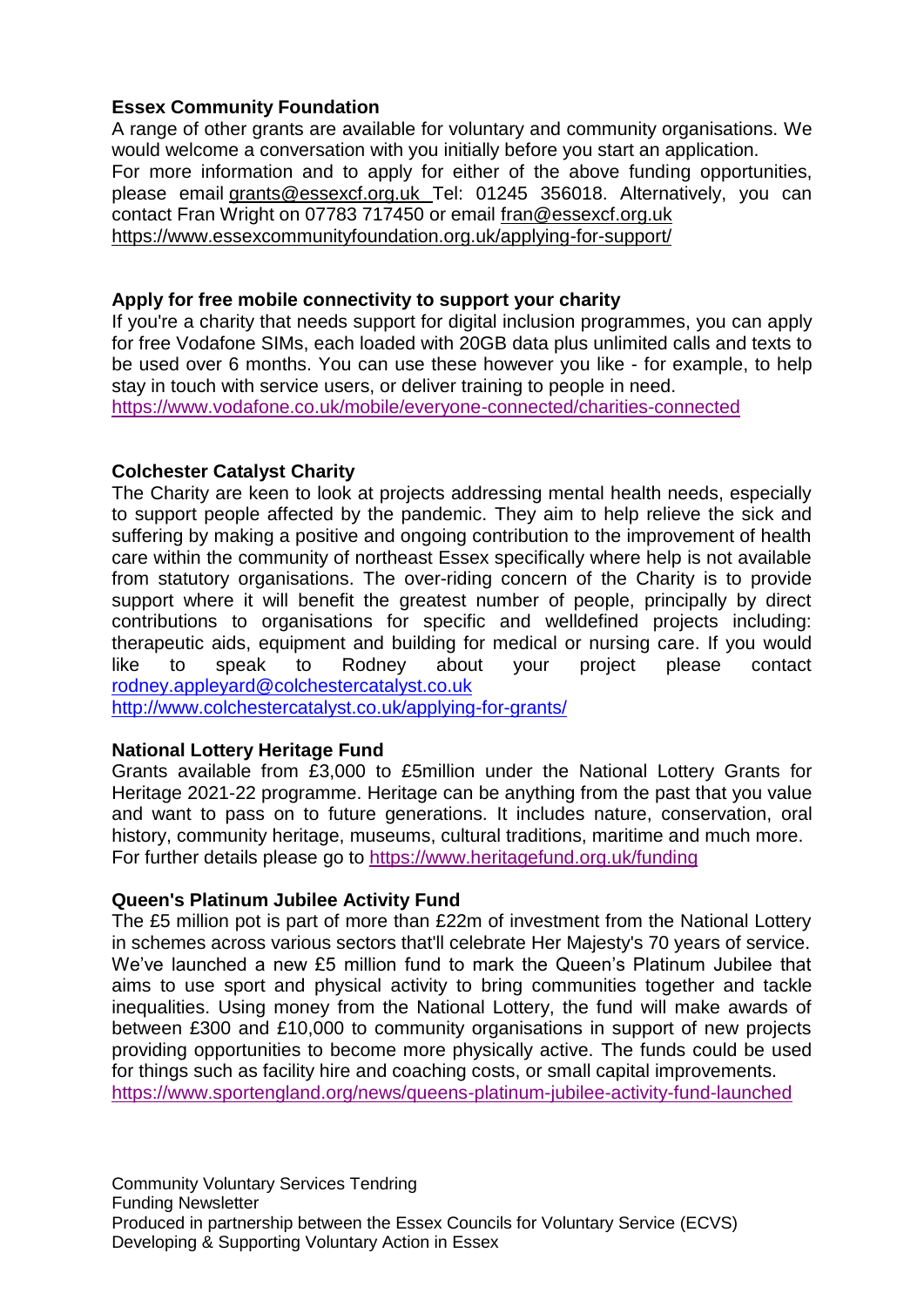# **Magic Little Grants**

After successfully distributing 2,000 grants to Localgiving members last year, making it our biggest ever Magic Little Grants programme, we're incredibly excited to announce that 2022 is going to be even bigger and better than ever before! We will be awarding £500 grants to 2,650 charitable organisations on Localgiving. We are so pleased to have expanded the number of grantees this year as we know how popular these grants have proven for our charities. We would like to extend a huge thank you to the support and contributions from the Players of the People's Postcode Lottery, who make this programme possible.

# **People's Health Trust's Active Communities funding programme**

Active Communities is a funding programme for community groups and not-for-profit organisations, with an income of less than £350,000 a year or an average of £350,000 over two years. Projects could be almost anything that encourages strong connections between people, and that help people to make their communities or neighbourhoods even better places to grow, live, work and age Applications for grants between £5,000 - £40,000 for 1-2 years.

# **Projects need to:**

- Be designed and led by local people
- Create stronger connections between people by supporting them to meet up regularly (weekly, fortnightly or monthly, for at least one year)
- Be for people who experience greater social and economic disadvantage than people living in other parts of the country<br>information and the online are

More information and the online application can be found at: <https://www.peopleshealthtrust.org.uk/funding>

# **Tesco Community Grants**

Community groups across the UK are being invited to apply for funding for local projects that matter to them. The Tesco Community Grant scheme will award grants to charities and community organisations to fund local good causes whose focus is on supporting children and families. Funding pots of £500, £1000 and £1500 will be available for projects and Tesco customers will be able to choose which project receives the most funding by voting in store every time they shop. Eligible projects include breakfast or holiday lunch clubs, food banks, youth clubs or schools. <https://tescocommunitygrants.org.uk/>

# **Fowler Smith and Jones Trust**

There is no application form, please email your request covering the following points: your organisation details and what you intend to do, who your beneficiaries are and how many are there, and how many volunteers, if any. Grants are available for voluntary and community organisations undertaking projects that benefit communities in Essex and overseas. The average grant awarded is £2,000 to £3,000. Further information 01245 809899 (please do not leave a message on this line) email amason@fsjtrust.org.uk or [enquiries@fsjtrust.org.uk](mailto:enquiries@fsjtrust.org.uk)

# **Active Essex**

Active Essex is run by Essex County Council and offers grants to sports clubs and voluntary organisations that help to provide sport and fitness activities to local people. <https://www.activeessex.org/>

Community Voluntary Services Tendring Funding Newsletter Produced in partnership between the Essex Councils for Voluntary Service (ECVS) Developing & Supporting Voluntary Action in Essex